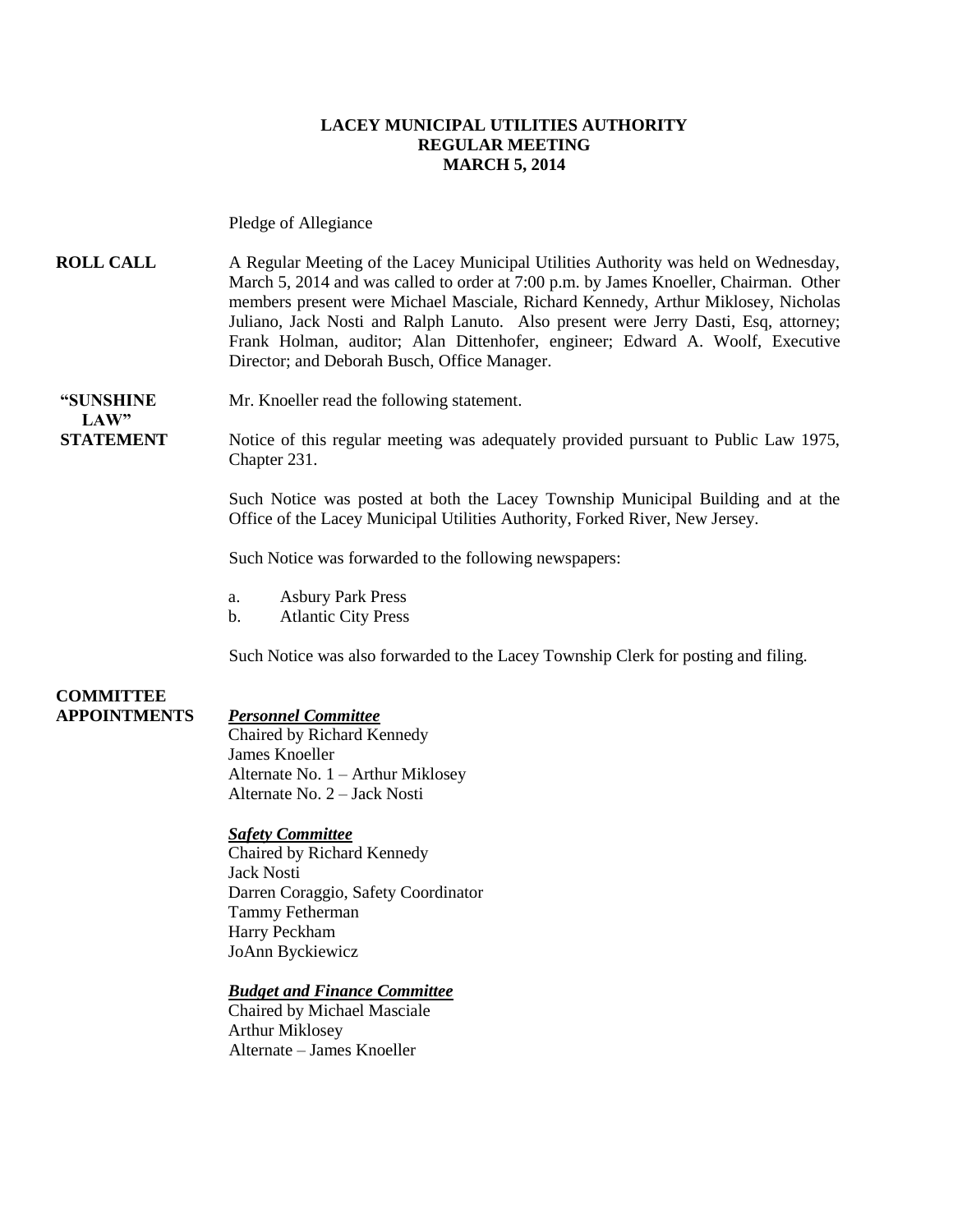Board Meeting March 5, 2014 Page 2

#### *Public Relations Committee & Planning Committee*

Chaired by James Knoeller Michael Masciale Alternate – Ralph Lanuto

#### *Township Committee Liaison*

Nick Juliano Alternate – Jack Nosti

**APPROVAL**

**OF MINUTES Regular and Reorganization Meeting of February 5, 2014** – A motion was made by Mr. Masciale and seconded by Mr. Miklosey to approve the minutes of the Regular and Reorganization Meeting of February 5, 2014. Roll call vote: Masciale-Yes; Miklosey-Yes; Juliano-Yes; Kennedy-Yes; Knoeller-Yes. Motion passed.

### **EXECUTIVE DIRECTOR'S**

**REPORT Cash Balance Report - Period Ending January 31, 2014** - Mr. Woolf summarized the cash balances for period ending January 31, 2014 as follows: Total cash balance for the unrestricted accounts were \$6,702,300.48, with earnings of \$1,082.56. Total cash balance for the restricted accounts held by the trustee were \$4,033,598.49, with earnings of \$6,866.99. Current period interest on the restricted and unrestricted accounts was \$8,532.55. Year-to-date earnings on all interest bearing accounts were \$8,532.55.

> **Resolution 2014-24 – Purchase of Billing and Finance Software – SHI (Software House International)** - On recommendation by the executive director, a motion was made by Mr. Kennedy and seconded by Mr. Miklosey to adopt *Resolution 2014-24, Resolution of the Lacey Municipal Utilities Authority, County of Ocean, State of New Jersey, Purchasing Billing and Finance Software* for a total cost of \$100,116.40. Roll call vote: Kennedy-Yes; Miklosey-Yes; Juliano-Yes; Masciale-Yes; Knoeller-Yes. Motion passed.

> **Amendment of Budget** – Mr. Woolf asked for authorization to amend the 2014 water budget in the amount of \$725,000.00 for the purpose of purchasing water meters that were damaged from the storm. He stated the Authority has submitted documentation to FEMA for reimbursement of the money for the meters. A motion was made by Mr. Masciale and seconded by Mr. Kennedy to authorize amending the 2014 water budget in the amount of \$725,000.00. Roll call vote: Masciale-Yes; Kennedy-Yes; Juliano-Yes; Miklosey-Yes; Knoeller-Yes. Motion passed.

> **OCUA Credit** – Mr. Woolf reported the OCUA has credited the Authority \$107,000.00 towards its first installment of the 2014 annual charge.

**BUSINESS**

**REPORT** The business report was submitted for review. The MUAA dinner/meeting will be held on Thursday, March 13, 2014.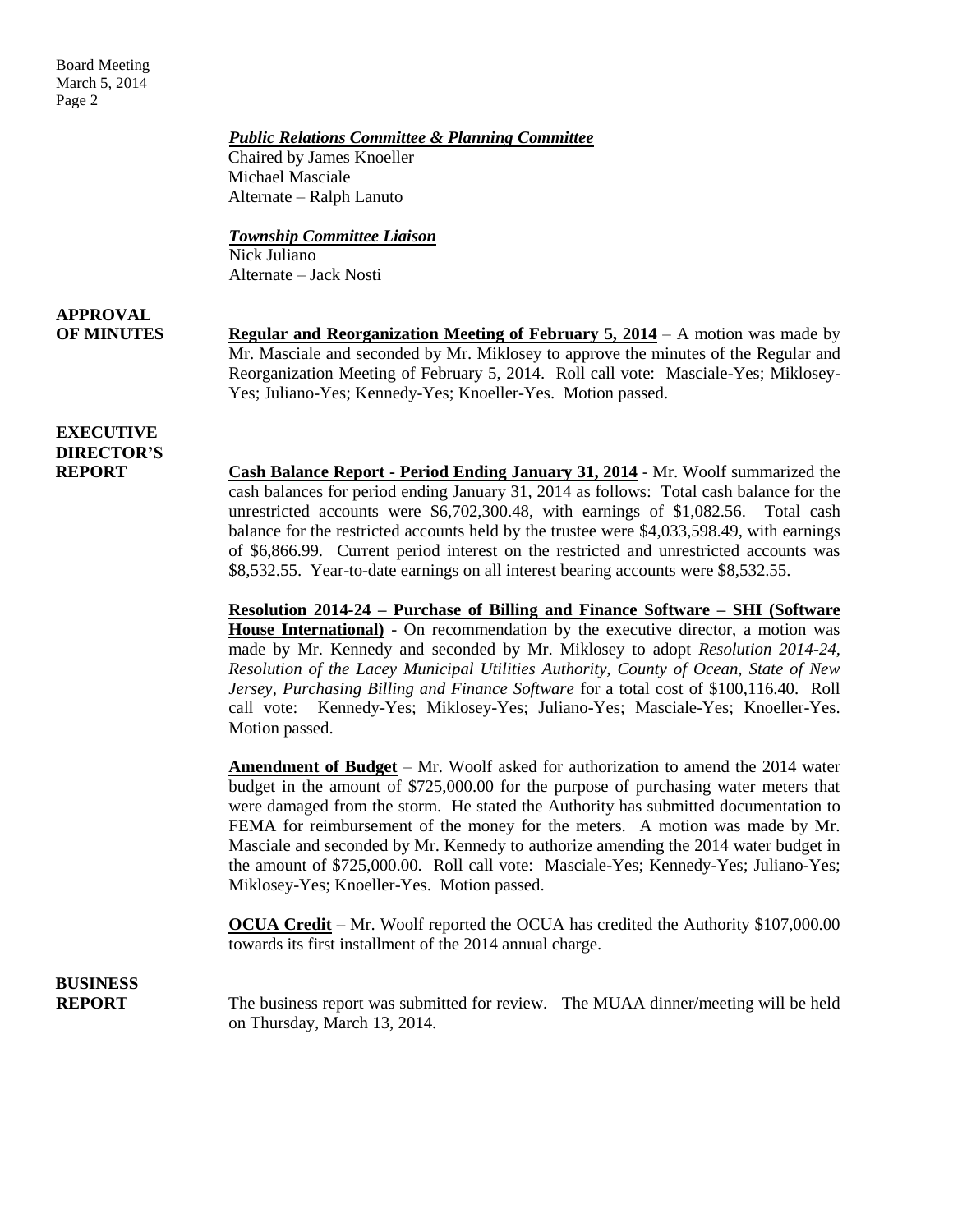### **ENGINEER'S**

**REPORT Resolution 2014-25 – Final Sewer and Water Approval – Maxim Drive Major Subdivision – Robert G. Lange, Jr.** – Mr. Dittenhofer reported his office received the application and plans for final sewer and water approval for Robert Lange, Jr., Maxim Drive Subdivision, Block 1655, Lots 1-21  $& 26-32$ . The applicant is proposing to construct a four (4) lot subdivision on the southern side of Maxim Drive, east of Lacey Road. The applicant proposes to connect to an existing manhole at the eastern end of Maxim Drive and extend sanitary sewer main along Maxim Drive to service the subdivision. The applicant also proposes to connect individual water services to the existing 6" water main in Maxim Drive to service the units. A fire hydrant at the intersection of Maxim Drive and the Adams Street right-of-way is also proposed. On recommendation by the Authority's engineer, a motion was made by Mr. Kennedy and seconded by Mr. Juliano to adopt *Resolution 2014-25, Resolution of the Lacey Municipal Utilities Authority, County of Ocean, State of New Jersey, Final Sewer and Water Approval, Maxim Drive Major Subdivision, Robert G. Lange, Jr., Block 1655, Lots 1-21 & 26-32.* Roll call vote: Kennedy-Yes; Juliano-Yes; Miklosey-Yes; Masciale-Yes; Knoeller-Yes. Motion passed.

> **Water Treatment Plant No. 1 Upgrades** - Mr. Dittenhofer stated the Bureau of Safe Drinking Water Permit to Operate Well No. 7 and WTP was submitted. Ready to begin start-up and chemical doses tune-up. Mr. Knoeller asked that the contractor be notified that the site be cleaned up.

> **Resolution 2014-26 – Release Performance Bond and Final Payment – Change Order No. 1 – P.P. and L-4 Pump Station Hydraulic Comminutors – KRS Services, Inc.** - On recommendation by the Authority's engineer, a motion was made by Mr. Masciale and seconded by Mr. Miklosey to adopt *Resolution 2014-26, Resolution of the Lacey Municipal Utilities Authority, County of Ocean, State of New Jersey, Release of Performance Bond and Final Payment, Change Order No. 1, P.P. and L-4 Pump Station Hydraulic Comminutors, KRS Services, Inc.* Change Order represents changing rail brackets at L-4 pump station for a net contract increase of \$640.00. Roll call vote: Masciale-Yes; Miklosey-Yes; Juliano-Yes; Kennedy-Yes; Knoeller-Yes. Motion passed.

> **Meter Installation** – Mr. Dittenhofer stated this project is under LMUA review, and on hold until approved by FEMA.

> **Installation of Hydraulic Grinder at CP-1 – Mr.** Dittenhofer stated this project is under design.

### **ATTORNEY'S**

**REPORT Staples/Kohl's** - Mr. Knoeller reported from the last snow storm he did not observe salt being used for snow clearing purposes at the Staples and Kohl's sites. Sand is being used and they are in compliance.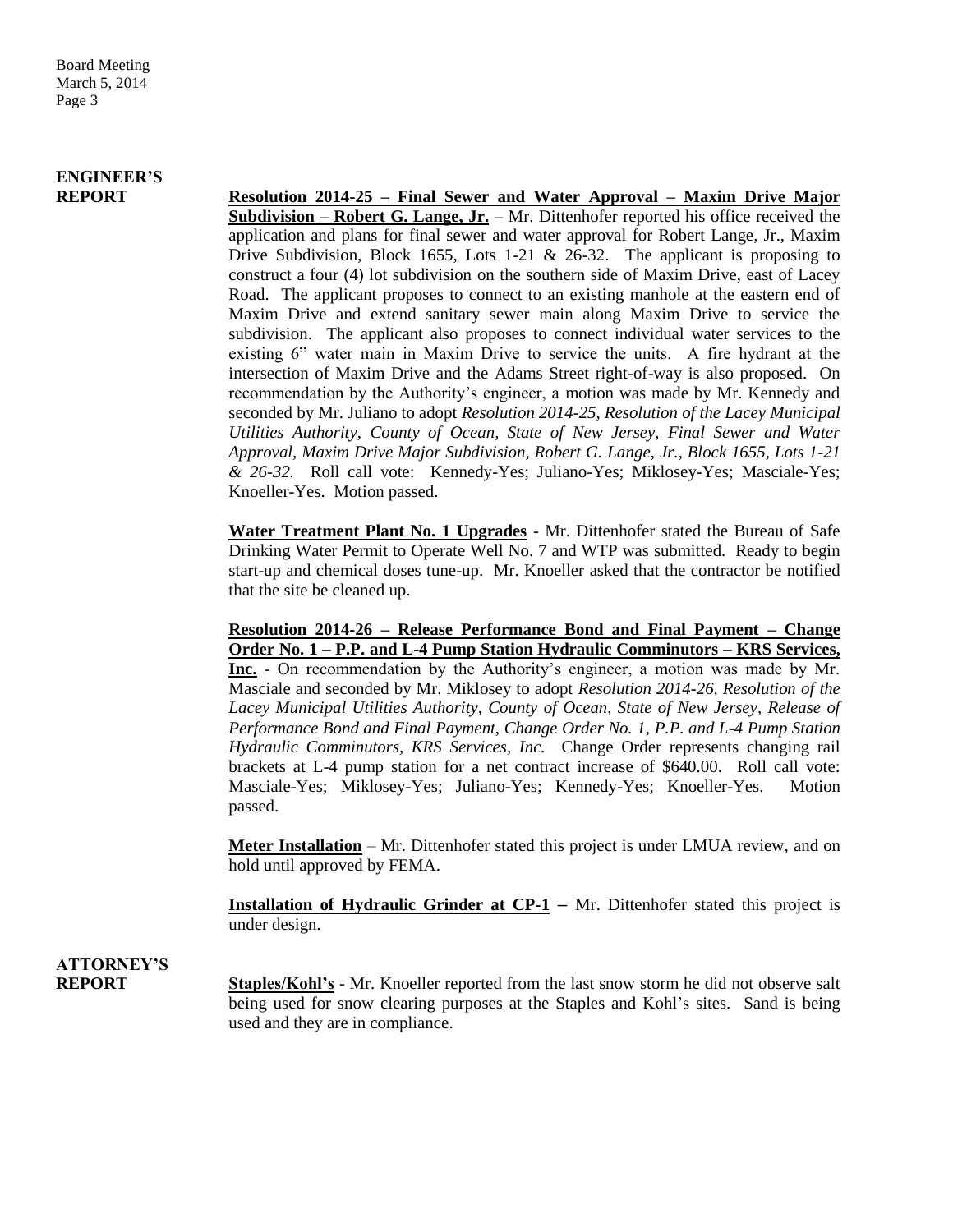**OCUA Annual Charge** - Mr. Dasti stated he forwarded a letter to the OCUA Executive Director suggesting they reduce its estimate sewer discharge for the LMUA for 2014 to 730 million gallons.

**RioCan American Management (Home Depot)** – Mr. Dasti stated he reviewed the Operations Agreement submitted by RioCan and forwarded a letter of approval to the Executive Director.

**Katherine Weichert** – Mr. Dasti stated he provided a legal opinion concerning whether the Authority is allowed to grant relief on Ms. Weichert's utility bill due to the unused loss of water due to burglary. He noted Bond Resolutions adopted by the Authority prohibits granting relief for this type of loss. Therefore, he recommends informing customer to contact her homeowner's insurance company who may provide relief.

### **AUDITOR'S**

**REPORT Status Report – Period Ending January 31, 2014** – Mr. Holman reported sewer user charges resulted in an unfavorable variance for the month and a favorable variance on the water side. Expenses are under budget for both water and sewer.

### **CORRESPONDENCE**

**Laura Tice, Normandie Drive** – Requesting relief of utility bill, due to leak in sprinkler system. Based upon the available information a waiver of the charges could not be supported. Customer will be notified of availability of irrigation meter.

**Steven Viola, Tamiami Road** – Requesting relief of utility bill, due to broken pipe. Since customer's usage history does not indicate additional usage during the billing cycle in question, a waiver of the charges could not be supported.

**Frank Cocuzza, Fairview Lane** – Requesting relief of utility bill, due to broken water pipe. Since the water that leaked did not go into the sewer system, a motion was made by Mr. Kennedy and seconded by Mr. Miklosey to grant a credit adjustment on the sewer charges in the amount of \$229.68 (58,000 gallons). Roll call vote: Kennedy-Yes; Miklosey-Yes; Juliano-Yes; Masciale-Yes; Knoeller-Yes. Motion passed.

**Mr. & Mrs. McMahon, Shenandoah Drive** – Requesting relief of utility bill, due to broken water pipe. Since the water that leaked did not go into the sewer system, a motion was made by Mr. Kennedy and seconded by Mr. Miklosey to grant a credit adjustment on the sewer charges in the amount of \$956.03 (130,000 gallons). Roll call vote: Kennedy-Yes; Miklosey-Yes; Juliano-Yes; Masciale-Yes; Knoeller-Yes. Motion passed.

**Tom Szarzo, Osage Drive** – Requesting relief of utility bill, due to claim of faulty meter. Based upon the available information, a waiver of the charges could not be supported. Customer is responsible to protect water meter from freezing temperatures.

**Mr. & Mrs. Wong** – Requesting reimbursement of expenses for repairs of leaking pipes. Based upon the available information, reimbursement of expenses could not be supported. It is customer's responsibility to contact LMUA and request water to be shut off at curb.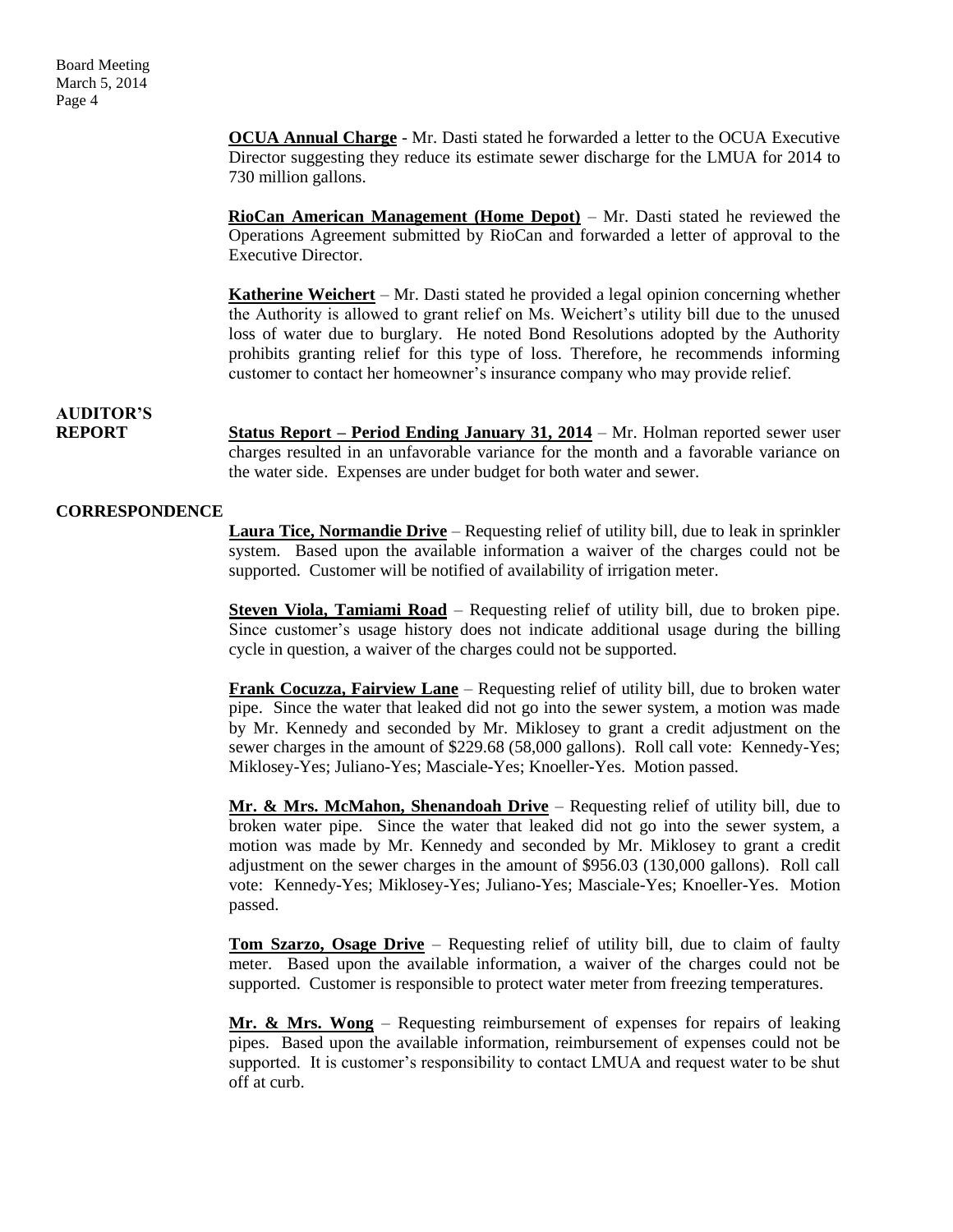**Barbara Smith, Haines Street** – Requesting relief of utility bill, due to backyard hose being left on. Since the water did not go into the sewer system, a motion was made by Mr. Kennedy and seconded by Mr. Masciale to grant a credit adjustment on the sewer charges in the amount of \$61.16 (18,000 gallons). Roll call vote: Kennedy-Yes; Masciale-Yes; Juliano-Yes; Miklosey-Yes; Knoeller-Yes. Motion passed.

## **OLD**

**BUSINESS Professional Services Agreement – Dasti, Murphy, McGuckin, Ulaky, Cherkos & Connors – Authority Attorney** – Chairman Knoeller and Secretary Kennedy executed the Professional Services Agreement between the Lacey Municipal Utilities Authority and Dasti, Murphy, McGuckin, Ulaky, Cherkos & Connors for the period from February 6, 2014 to February 4, 2015.

> **Professional Services Agreement – Richard Meinders, P.C. – Authority Conflict Attorney** – Chairman Knoeller and Secretary Kennedy executed the Professional Services Agreement between the Lacey Municipal Utilities Authority and Richard Meinders, P.C. for the period from February 6, 2014 to February 4, 2015.

> **Professional Services Agreement – Connor Strong & Buckelew – Authority Risk Management Consultant** – Chairman Knoeller and Secretary Kennedy executed the Professional Services Agreement between the Lacey Municipal Utilities Authority and Connor Strong & Buckelew for the period from February 6, 2014 to February 4, 2015.

> **Professional Services Agreement – Holman, Frenia & Allison, P.C. – Authority Auditor** – Chairman Knoeller executed the Professional Services Agreement and Deferred Compensation Plan Audit between the Lacey Municipal Utilities Authority and Holman, Frenia & Allison, P.C. for the period from February 6, 2014 to February 4, 2015.

### **NEW**

**BUSINESS** In regards to the software upgrades, Mr. Nosti asked if the upgrades would allow electronic transfers/bill pay from banks. Ms. Busch stated at this time the Authority will only be accepting credit cards. The ability to do electronic transfers will eventually be explored.

### **PUBLIC BUSINESS/**

**COMMENT** There was no public business/comment.

# **PAYMENT OF**

**VOUCHERS** WHEREAS, the members of the Lacey Municipal Utilities Authority carefully examined all vouchers presented for payment of claims;

> **NOW, THEREFORE, BE IT RESOLVED** by the Lacey Municipal Utilities Authority that:

> 1. Said vouchers in the sum of \$839,847.33 be same are hereby approved to be paid.

2. Said vouchers are listed on the attached computer check register.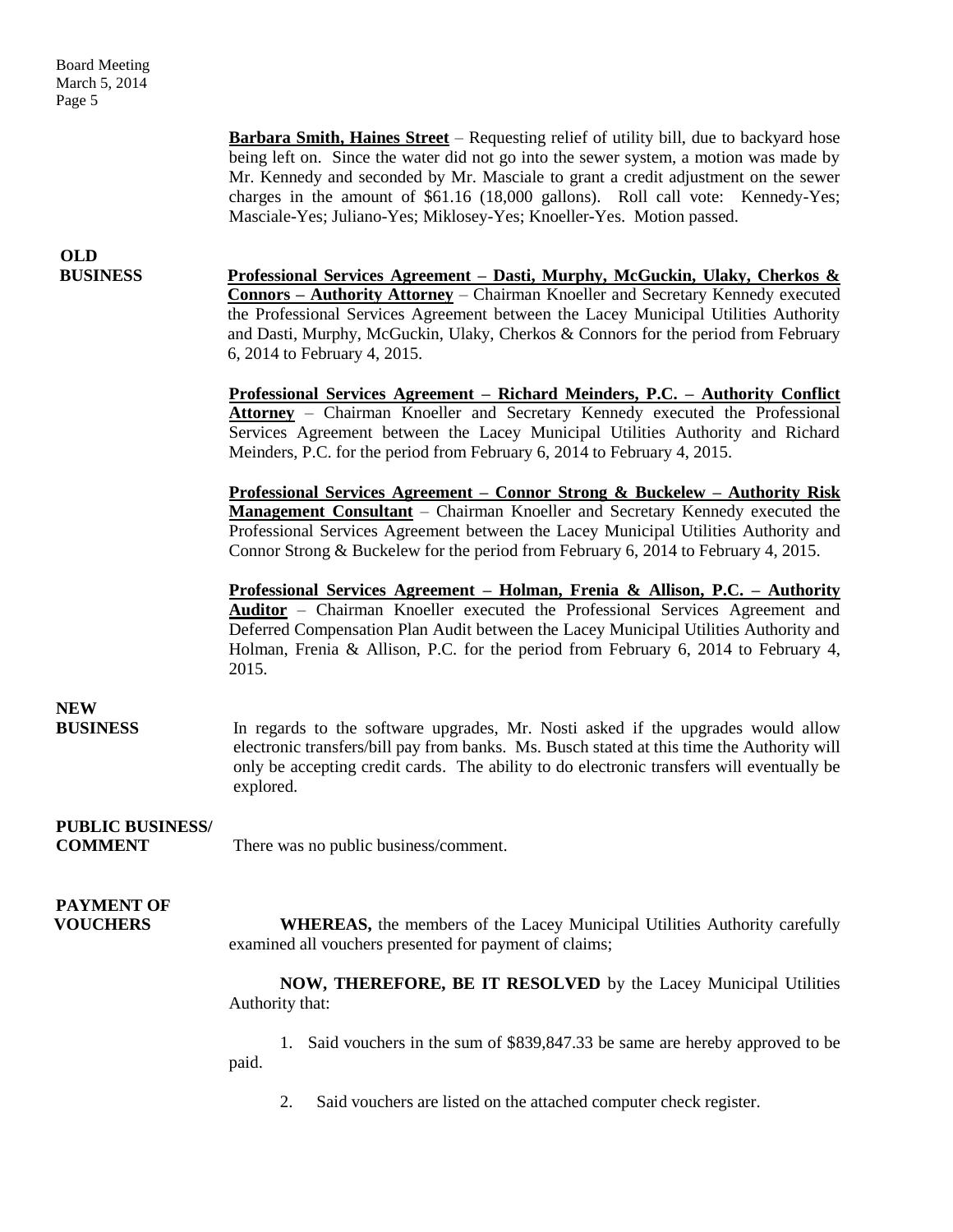A motion was made by Mr. Miklosey and seconded by Mr. Masciale to adopt the above resolution. Roll call vote: Miklosey-Yes; Masciale-Yes; Juliano-Yes, but abstains on Eastern Warehouse Distributors; Kennedy-Yes; Knoeller-Yes. Motion passed.

**CLOSED** 

#### **SESSION RESOLUTION**

**WHEREAS,** Section 8 of the Open Public Meetings Act, Chapter 231, Public Law 1975 permits the exclusion of the public from a meeting in certain circumstances;

**WHEREAS**, this public body is of the opinion that such circumstances presently exist.

**NOW, THEREFORE, BE IT RESOLVED** by the Lacey Municipal Utilities Authority, County of Ocean and State of New Jersey as follows:

1. The public shall be excluded from discussion of action upon the hereinafter specified subject matters.

2. The general nature of this closed session concerns personnel and potential litigation matters.

3. It is anticipated at this time that the above-stated matters will be made public once these matters have been resolved.

4. This resolution shall take effect immediately.

A motion was made by Mr. Masciale and seconded by Mr. Kennedy to adopt the above resolution. Roll call vote: Unanimously approved.

Separate minutes were kept on the above closed session.

**RE-OPEN**

**MEETING** A motion was made by Mr. Kennedy and seconded by Mr. Juliano to reopen the meeting. Roll call vote: Unanimously approved.

**ADJOURNMENT** There being no further business to discuss, the meeting was adjourned at 7:40 p.m.

Respectfully submitted,

Michele Kennedy Executive Secretary